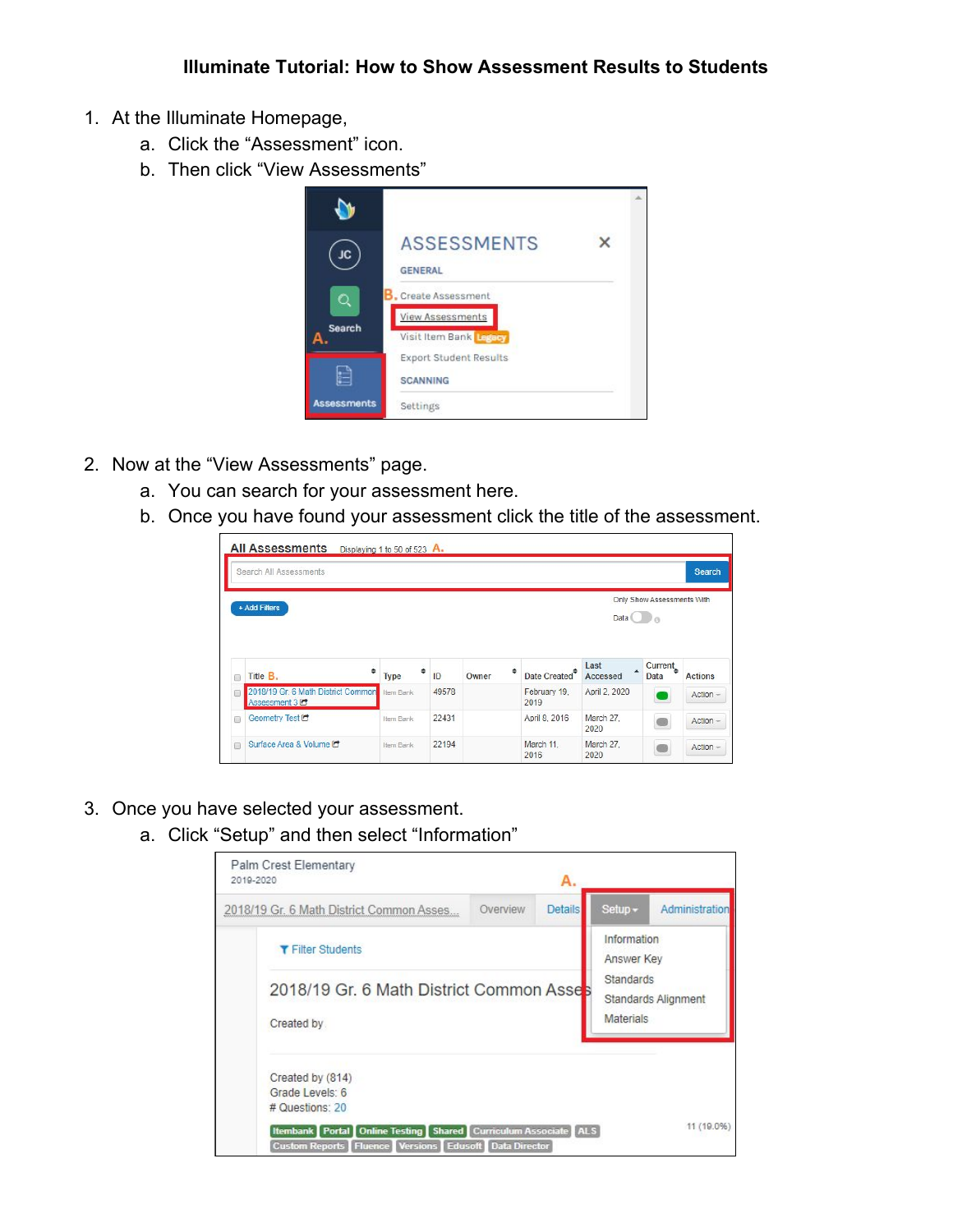- 4. At the Assessment Detail Information page.
	- a. Click "More Options"

| 2018/19 Gr. 6 Math District Common Asses. | Overview                   | <b>Details</b> | Setup- | Administration                                  |
|-------------------------------------------|----------------------------|----------------|--------|-------------------------------------------------|
| Assessment Detail > Information           |                            |                |        |                                                 |
| Title: *                                  |                            |                |        | 2018/19 Gr. 6 Math District Common Assessment 3 |
| Description:                              | Created by Andrea Redecker |                |        |                                                 |

- 5. Once you have clicked "More Options"
	- a. Check the author of the assessment. They will have full rights in order to show the assessment scores in the Student Portal.
	- b. At "Show in Student and Parent Portal". "Yes" should be checked off. **If you are not able to check the "Yes" off. Contact the author of the assessment to make changes or send an email to [help@lcusd.net.](mailto:help@lcusd.net)** Click "Save" to save all your changes.

|    | 2018/19 Gr. 6 Math District Common Asses                                         | Overview                    | <b>Details</b> | Setup- | Administration-                                 | Reports | Advanced- |
|----|----------------------------------------------------------------------------------|-----------------------------|----------------|--------|-------------------------------------------------|---------|-----------|
|    | Assessment Detail > Information                                                  |                             |                |        |                                                 |         |           |
|    | Title: *                                                                         |                             |                |        | 2018/19 Gr. 6 Math District Common Assessment 3 |         |           |
| А. | Description:                                                                     | Created by                  |                |        |                                                 |         |           |
|    | Author:                                                                          | (814)                       |                |        |                                                 |         |           |
|    | Local Identifier:                                                                | <blank></blank>             |                |        |                                                 |         |           |
|    | First Date Administered:                                                         | 02/26/2019                  |                |        |                                                 |         |           |
|    | Academic Year:                                                                   | 2018-19                     |                |        |                                                 |         |           |
|    | Subject:                                                                         | -- Choose a Subject Area -- |                |        |                                                 |         |           |
|    | Scope:                                                                           | -- Choose a Scope --        |                |        |                                                 |         |           |
|    | Grade Levels:                                                                    | К                           |                |        |                                                 |         |           |
|    |                                                                                  | 1                           |                |        |                                                 |         |           |
|    |                                                                                  | $\overline{2}$              |                |        |                                                 |         |           |
|    |                                                                                  | 3                           |                |        |                                                 |         |           |
|    |                                                                                  | 4                           |                |        |                                                 |         |           |
|    |                                                                                  | 5                           |                |        |                                                 |         |           |
|    |                                                                                  | $\sqrt{6}$                  |                |        |                                                 |         |           |
|    | Lock Assessment:<br>This will lock classified assessment<br>pages to other user. |                             |                |        |                                                 |         |           |
| в. | Show in Student and Parent Portal:                                               | $\vee$ Yes                  |                |        |                                                 |         |           |
|    |                                                                                  | No                          |                |        |                                                 |         |           |
|    | Performance Band Set:                                                            | <b>District Default</b>     | 這              |        |                                                 |         |           |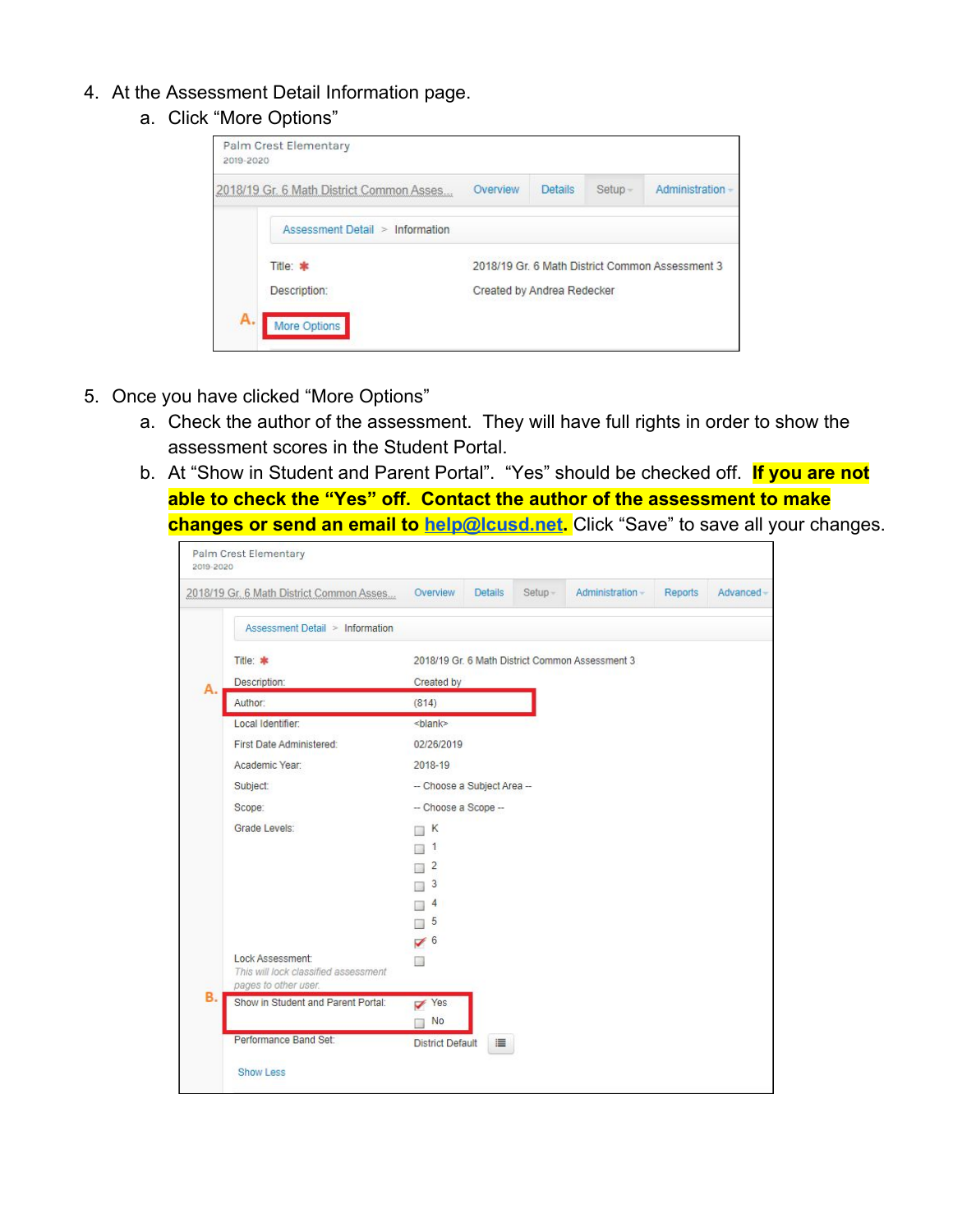- 6. Once you have saved your changes or contacted the author or helpdesk to enable scores to be shown to students.
	- a. Click "Administration" and then click "Online Testing"



- 7. Once you are at the "Online Testing" page.
	- a. Look for the "Active Administrations" of the assessment and click "Edit".

|                     |      |                               | <b>Online Testing - Assessment Administrations</b>          |                       |                 |               |                                                                                                   | Q Preview Assessment                                                                                                            | + Test in Portal | ◀ Test with Quick Code                                                                                     |              |
|---------------------|------|-------------------------------|-------------------------------------------------------------|-----------------------|-----------------|---------------|---------------------------------------------------------------------------------------------------|---------------------------------------------------------------------------------------------------------------------------------|------------------|------------------------------------------------------------------------------------------------------------|--------------|
|                     |      | <b>Active Administrations</b> | <b>Deleted Administrations</b>                              |                       |                 |               |                                                                                                   |                                                                                                                                 |                  |                                                                                                            |              |
| Α.<br><b>Delete</b> | Edit | <b>Created By</b>             | Date Window                                                 | Time<br><b>Window</b> | <b>Duration</b> | <b>Status</b> | Site Info                                                                                         | <b>Course Info</b>                                                                                                              |                  | <b>Student</b><br>Info/Tools                                                                               | Auth<br>Info |
| □                   | Edit |                               | S: 2020-03-25 @<br>$12:00$ am<br>F: 2020-04-03@<br>07:00 pm | All Day               | None            |               | Academic Year:<br>2019-20<br>Grade Level: 6th<br>Grade<br>Site: Palm Crest<br>Elementary<br>User: | Department: All Departments<br>Course: All Courses<br>Sections: (ELM620) 6th Math - 1 (27100).<br>(ELM620) 6th Math - 3 (28293) |                  | $\Box$<br><b>Assessment</b><br>Panel<br>& Students:<br>60<br>i≣ Aggregate<br>View<br>Portal<br>Access: Yes |              |